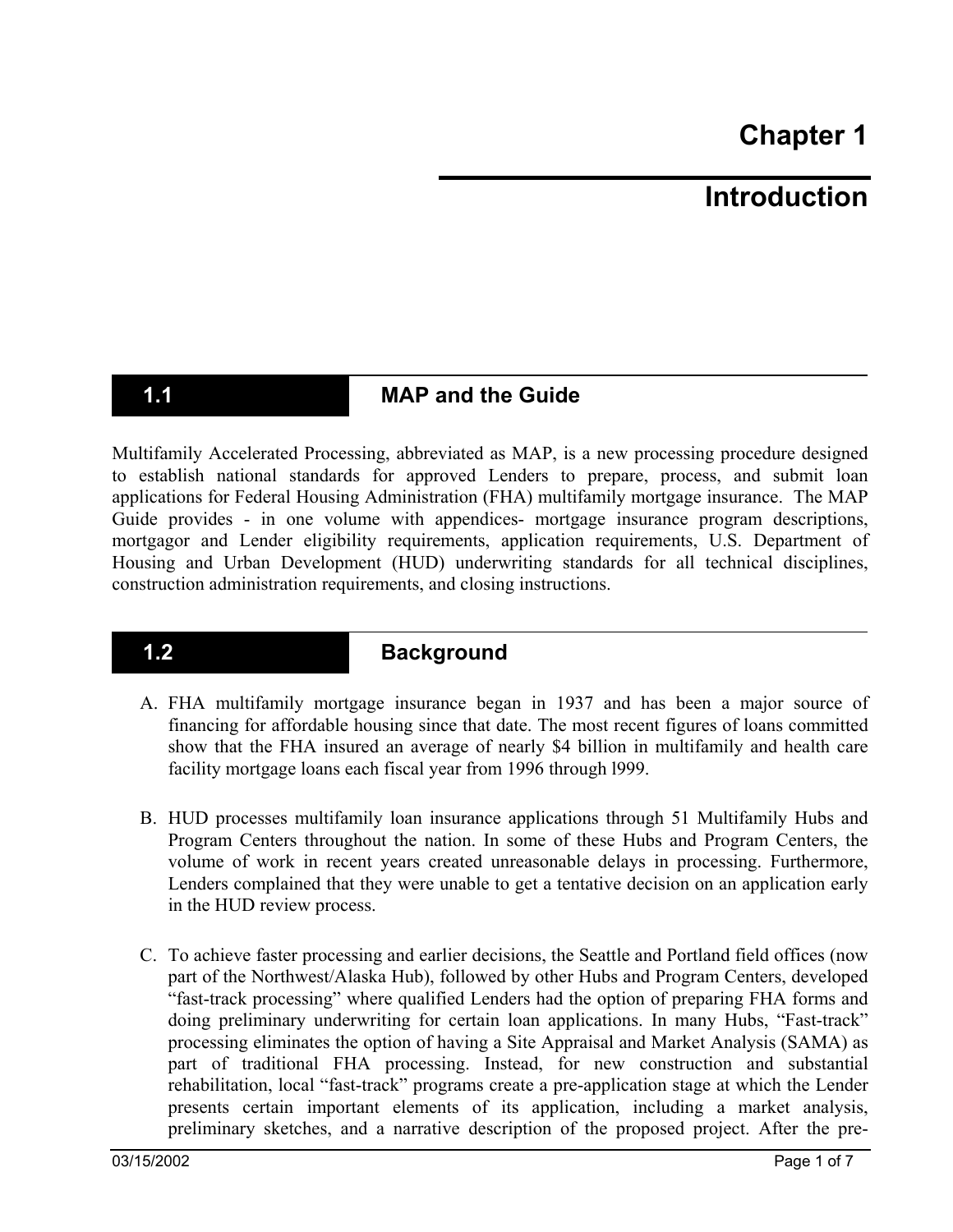application stage, HUD either rejects the Lender's application or invites the Lender to submit an application for a Firm Commitment. The invitation carries with it the assumption that, if the application for Firm Commitment is consistent with the pre-application exhibits, then the commitment will be issued after HUD review.

- D. At the application for a Firm Commitment, the Lender directs the preparation and review of the exhibits required, such as the appraisal, the cost estimate and the final plans and specifications. HUD reviews the application and, if it passes review, issues the commitment.
- E. Approximately 30 of the 51 Hubs and Program Centers are using a form of this "fast-track" processing for some of their loan applications. There are local variations, some of which assign part of the responsibility to the Lender, such as the appraisal, but retain at the HUD office certain other responsibilities, such as the preparation of mortgage credit exhibits. The "fast-track" procedures are not consistent from one Hub to the next. And "fast-track" is not available in many of the multifamily processing offices.
- F. MAP is a form of "fast-track" processing which replaces local "fast-track" processing for the most widely-used FHA mortgage insurance programs.

## **1.3 Purposes of MAP**

- A. To establish a "fast-track" process that is consistent at each HUD multifamily processing office.
- B. To provide the Lender an earlier review of the application for insurance on new construction and substantial rehabilitation. Therefore, if the application is rejected by HUD at a preapplication stage, the Lender and borrower do not spend the time and money required to prepare the exhibits and analysis for the application for a Firm Commitment.
- C. To develop a process that will significantly reduce the amount of HUD review time.
- D. To have in one volume, the MAP Guide, the basic information required for loan origination by the Lender and for review by HUD staff.
- E. To bring Handbook and Notice instructions current and maintain up-to-date instructions through amendments to the MAP Guide.
- F. To strike a careful balance between expedited processing and ensuring an acceptable level of risk for HUD's multifamily mortgage insurance programs.

## **1.4 Brief Summary of MAP**

A. Lender Qualification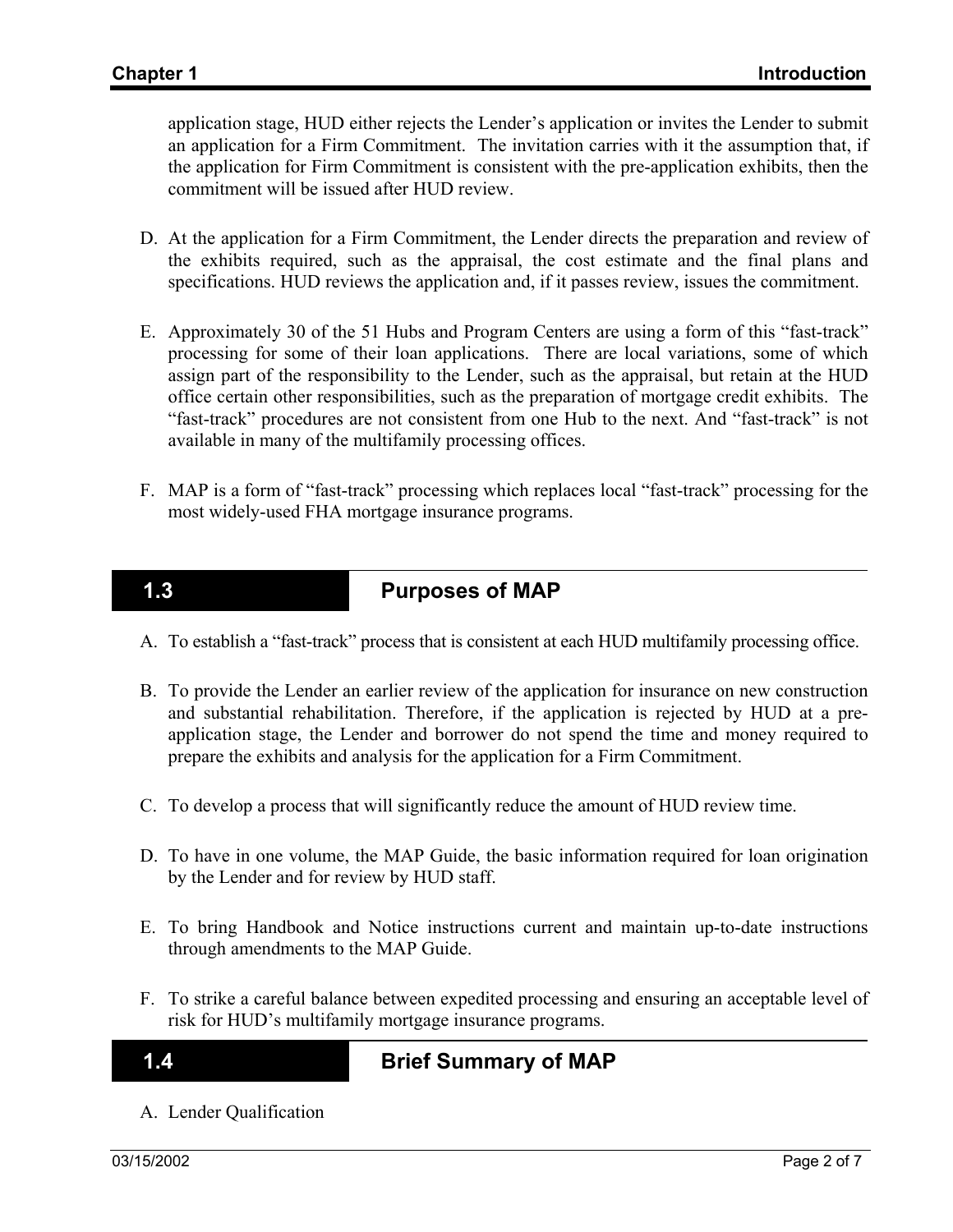To use MAP, a Lender must be an approved FHA multifamily mortgagee, must apply for approval, and be approved by HUD's Office of Multifamily Housing Development as a MAP Lender. Qualification requirements are given in Chapter 2. The Chapter also covers how a Lender's MAP approval may be terminated. No fee is required for application for qualification.

A MAP Lender may submit an application for mortgage loan insurance and have it processed in the traditional way by the HUD office, or, alternatively, it may use the procedures discussed in this MAP Guide and have the application processed in an accelerated way under MAP. A Lender without MAP approval must have its applications processed by HUD under the traditional form of processing. The "traditional" form of processing means processing by HUD Staff and does not include "fast-track" processing.

B. Programs Covered by MAP

MAP may be used for Sections  $221(d)(3)$  and  $221(d)(4)$  (apartments), Section 220 (apartments in urban renewal areas) and Section 232 (health care facilities), either new construction or substantial rehabilitation. It may be used under Section 223(f) for refinancing or purchase of existing apartments or health care facilities. Program requirements for MAP are given in Chapter 3 of this Guide.

- C. Processing
	- 1. Preliminary inquiries from Lenders on all applications are encouraged. The Lender should submit the names of its staff and consultant reviewers prior to the pre-application stage.
	- 2. The time frames for HUD MAP processing listed below have been established to assure timely decision making on FHA applications.
		- a. Pre-application Review (New Construction/Substantial Rehabilitation) 45 days.

The performance standard for this stage is no more than 45 days. This stage of MAP is measured in calendar days; it begins when HUD receives a complete preapplication from an approved MAP Lender and ends when HUD issues a signed letter that advises the Lender whether to apply for a firm commitment.

b. Firm Commitment Application Review (New Construction/Substantial Rehabilitation) - 45 days.

The performance standard for this stage is no more than 45 days. This stage of MAP is measured in calendar days; it begins when HUD receives a complete firm commitment application and ends when HUD issues a signed commitment.

The MAP Team Leader may extend this review period under certain circumstances as described in Chapter 11, Section 11.2 D. Lenders will be advised immediately if the Team Leader determines that a more extensive review is needed.

c. Firm Commitment Application Review (Existing Property Purchase or Refinance) – 60 days.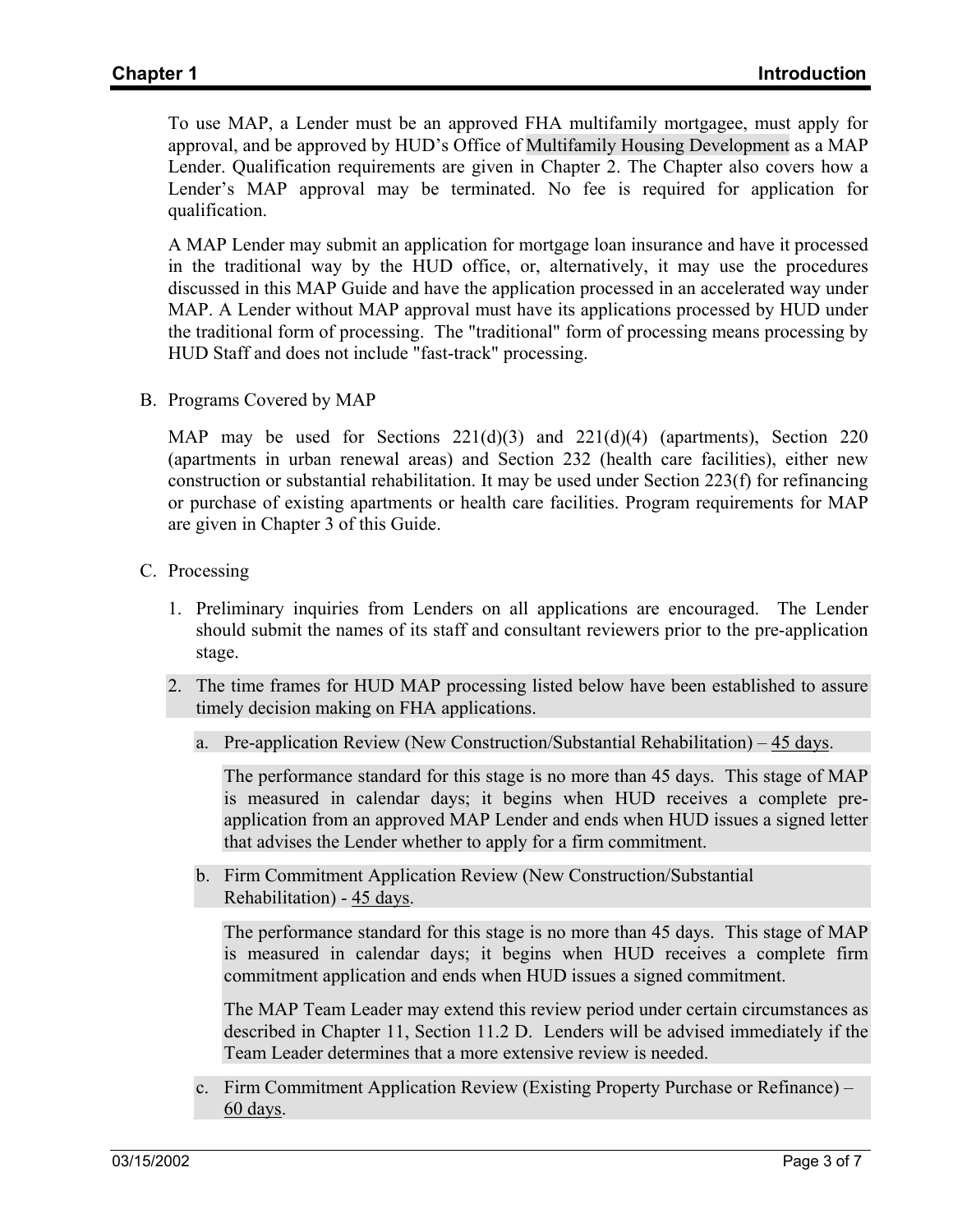The performance standard for this stage is no more than 60 days because there is no pre-application review for Existing Property Purchase or Refinance applications. This stage of MAP is measured in calendar days; it begins when HUD receives a complete firm commitment application and ends when HUD issues a signed firm commitment letter.

- 3. For new construction or substantial rehabilitation under Sections  $221(d)(3)$  or  $(d)(4)$ , or Section 220, or Section 232, an application goes through two stages: a pre-application review and an application for Firm Commitment. At the pre-application stage, the Lender submits a market study, including comparables, a Phase I Environmental Site Assessment, and an environmental report, a review of rough costs, sketch plans, proposed rents, income, reasonable expenses, estimated mortgage amount and replacement cost. No fee is required from the Lender or Sponsor for pre-application review.
- 4. The HUD review at the pre-application stage is thorough and includes, at a minimum, a site visit. HUD, for example, carefully reviews the market study prepared for the Lender, but does not prepare its own study. After the review, HUD either invites the Lender to submit an application for a Firm Commitment, with or without modifications, or declines to proceed further with the application.
- 5. For the Firm Commitment application, the Lender performs a complete underwriting of the application, including an architectural review, a cost review, a review of the appraisal, a management analysis, and a mortgage credit analysis. The exhibits required from the Lender for both the pre-application stage and the application for a Firm Commitment are listed as a checklist in the Appendix to Chapter 4 of this Guide. Underwriting by the Lender and the level of HUD review of an application is discussed in Chapter 11 of this Guide. HUD requires a fee of \$3 per thousand dollars for review of the Firm Commitment application.
- 6. For refinancing or purchase under Section 223(f) or Section 232/223(f), there is no preapplication stage; the Lender files an application for Firm Commitment. The Lender is advised, however, to make a preliminary inquiry with the HUD processing office to provide information on the Lender's review team and the development team. This will avoid preparation of an application for Firm Commitment if one or more of the team members is unacceptable to the Hub or Program Center. Furthermore, the Lender should note that, for a refinancing or purchase of a health care facility under Section 232/223(f), a market study will be required in the application for a Firm Commitment. Generally, a market study is not required for refinancing or purchase of an apartment project.
- 7. To discuss the Lender's responsibilities and HUD's review responsibilities, this Guide goes into detail by discipline of the persons preparing the material: Chapter 5 discusses the architectural responsibilities, Chapter 6 covers Construction Cost, Chapter 7 describes Valuation, Chapter 8 Mortgage Credit, Chapter 9 Environmental Requirements, and Chapter 10, Management Analysis.
- 8. HUD has certain responsibilities, which, by law or regulation, it does not assign to the Lender. For example, HUD is responsible for the environmental clearance on HUD Form 4128 (even though the Lender prepares the information). HUD must approve the owner's Affirmative Fair Housing Marketing program. HUD processes the Previous Participation clearance (Form 2530). HUD issues the commitment for mortgage insurance.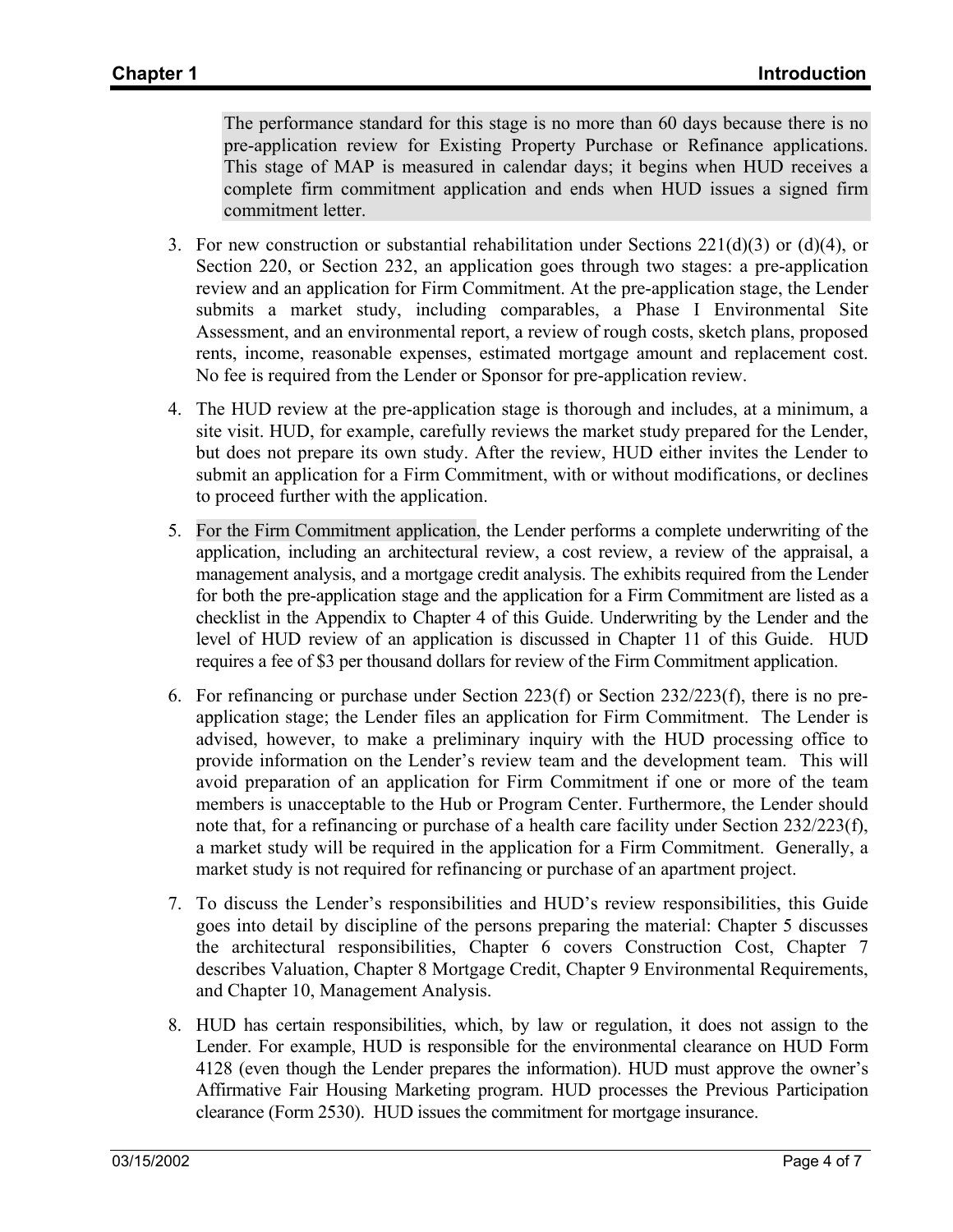- 9. Some MAP-approved Lenders only originate loans. After obtaining a Firm Commitment for loan insurance under MAP, the originating MAP Lender may sell or transfer that Firm Commitment to another MAP Lender. The second MAP Lender handles the construction loan administration and services the loan. At the pre-application, the originating Lender should inform Hub or Program Center if it does not intend to administer the construction loan, and, therefore, which MAP lender will be responsible for that function.
- D. Construction Responsibilities

Under MAP, HUD approves the initial and final draws utilizing current procedures. The MAP Lender prepares and approves the documents required for the interim draws during construction. HUD will perform inspection duties and will give copies of the Trip Report to the MAP Lender. HUD also retains the right to approve the construction amount for each item in advance and Change Orders during construction. Chapters 13 and 14 and Appendix 13 of this Guide cover the Construction Period and Cost Certification.

E. Closing

Closing procedures under all multifamily insurance programs have been rewritten as part of the effort to make mortgage insurance processing more efficient. The revised closing information is in Chapter 12 of this Guide.

F. No New Requirements for Servicing

MAP makes no changes in current procedures for servicing or asset management. A MAP Lender is not required to service the loan it originates. The servicer to whom a MAP loan is transferred must be FHA-approved for multifamily housing, but it need not be a MAPapproved Lender.

## **1.5 Relation of MAP to Handbooks and Notices**

- A. HUD's Handbooks, Notices, and Forms remain in effect. They will be used for traditional HUD processing of mortgage loan applications. For applications under MAP, the MAP Guide incorporates the majority of Handbook, Notice, and Form requirements. It includes in the Appendix the forms that are required for the customary applications. Certain forms and requirements which are infrequently used, or are too detailed for inclusion in this Guide, are incorporated by reference to the Handbooks, Notices, Forms, statutes or regulations. If there is a conflict between the MAP Guide and the Handbooks, the MAP Guide will take precedence. Questions on conflicts should be raised to the HUD office processing the Lender's application. Where the MAP Guide is silent on a matter, old requirements are obsolete. Rather consult with HUD Headquarters. The MAP Web-site is **http://www.hud.gov/fha/mfh/map/maphome.html**
- B. The MAP Lender must be familiar with Sections  $221(d)(3)$ ,  $221(d)(4)$ ,  $223(f)$ ,  $220$ , and  $232$  of the National Housing Act. The Lender should also understand the regulations for those sections of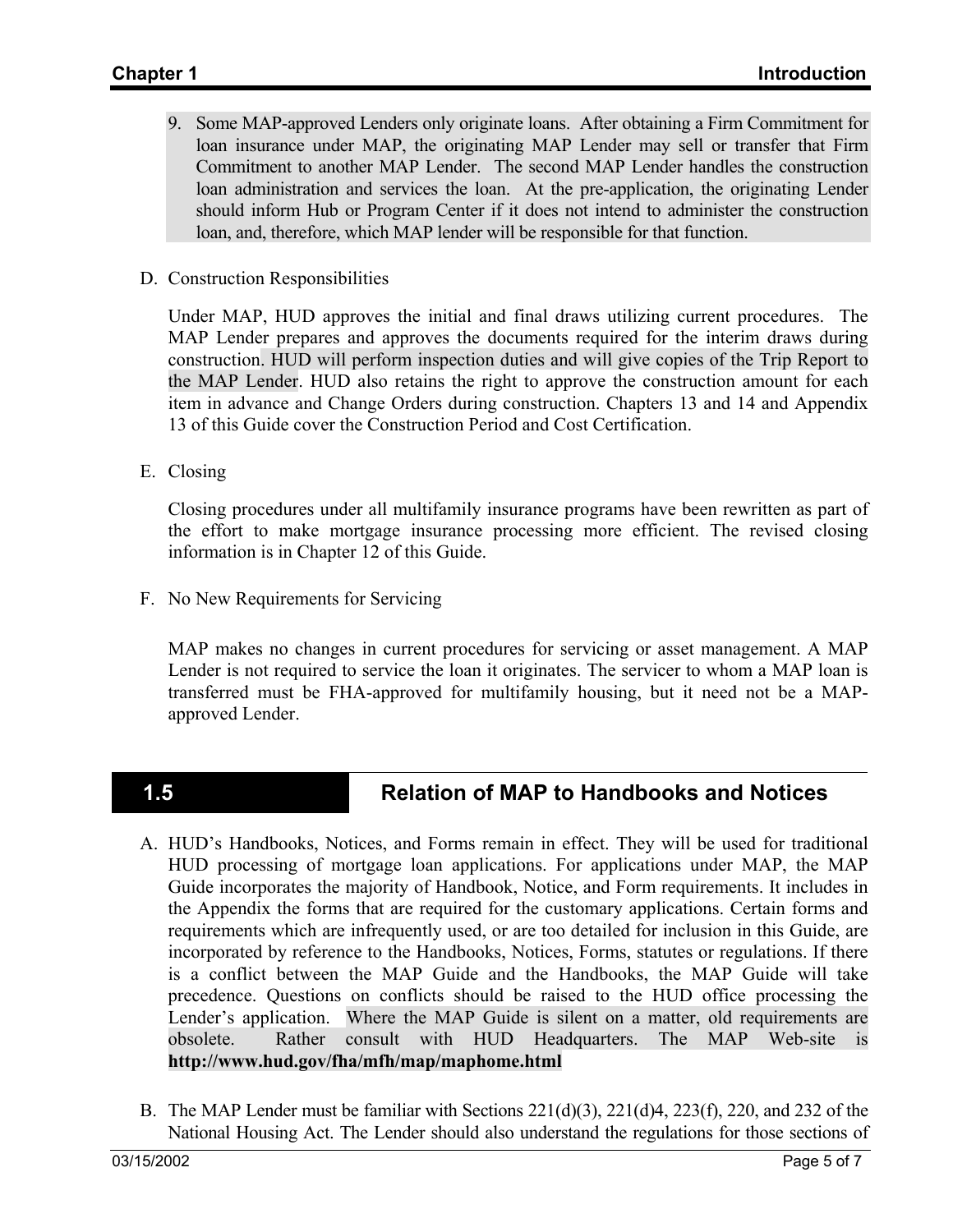the Act and the basic program requirements set forth in 24 Code of Federal Regulations Part 200.

C. The MAP Lender is encouraged to contact a Multifamily Hub office if it encounters any issues that are not addressed in the Guide or if it wishes clarification of any instructions contained in the Guide. Chapter 11 "Underwriting" of this Guide covers waivers. The Multifamily Hub Director retains the right to waive non-regulatory or non-statutory provisions of the Guide, but Chapter 11 specifies a limited number of requirements that may not be waived without prior approval from HUD headquarters. Regulatory provisions may be waived only on specific approval of the Assistant Secretary for Housing - FHA Commissioner. Statutory provisions may not be waived.

### **1.6 Work Management**

- A. At the start of the MAP program, applications for mortgage insurance, whether for preapplication review or for Firm Commitment in the case of a refinance or purchase of a multifamily property or health care facility must be submitted to the Hub having jurisdiction of the area where the property is located. The Hub Director may approve a Program Center as qualified to handle the processing of specific applications, for example, applications in the geographic area where the Program Center is located, or applications of a specific type, such as health care facilities. If the Program Center is approved by the Hub Director for MAP processing, the Hub Director may assign a specific application to the Center. In each case, the Hub Director or Program Center Director will assign a Team Leader to oversee HUD's responsibilities for processing the loan application, and will designate the HUD technicians who will be working on the application.
- B. The Hubs or Program Centers may utilize review technicians from different HUD offices for the review process on one application. The ability to send documents by e-mail and obtain information on the internet permits review, for example, by a cost analyst in Phoenix of a document submitted to the San Francisco Hub. The Hub Director is responsible for managing the work load, including the authority to set priorities on loan applications received. The Hub Director is responsible for assuring that the goals are met for time limits on HUD review of MAP applications. The Hub Director is responsible for keeping track of all multifamily applications within the Hub's jurisdiction, including the applications processed by Program Centers in that jurisdiction.
- D. Responsibilities assigned by this Guide to a Hub Director or Program Center Director may be delegated unless specifically restricted by this Guide or by regulation.

**1.7 Transition**